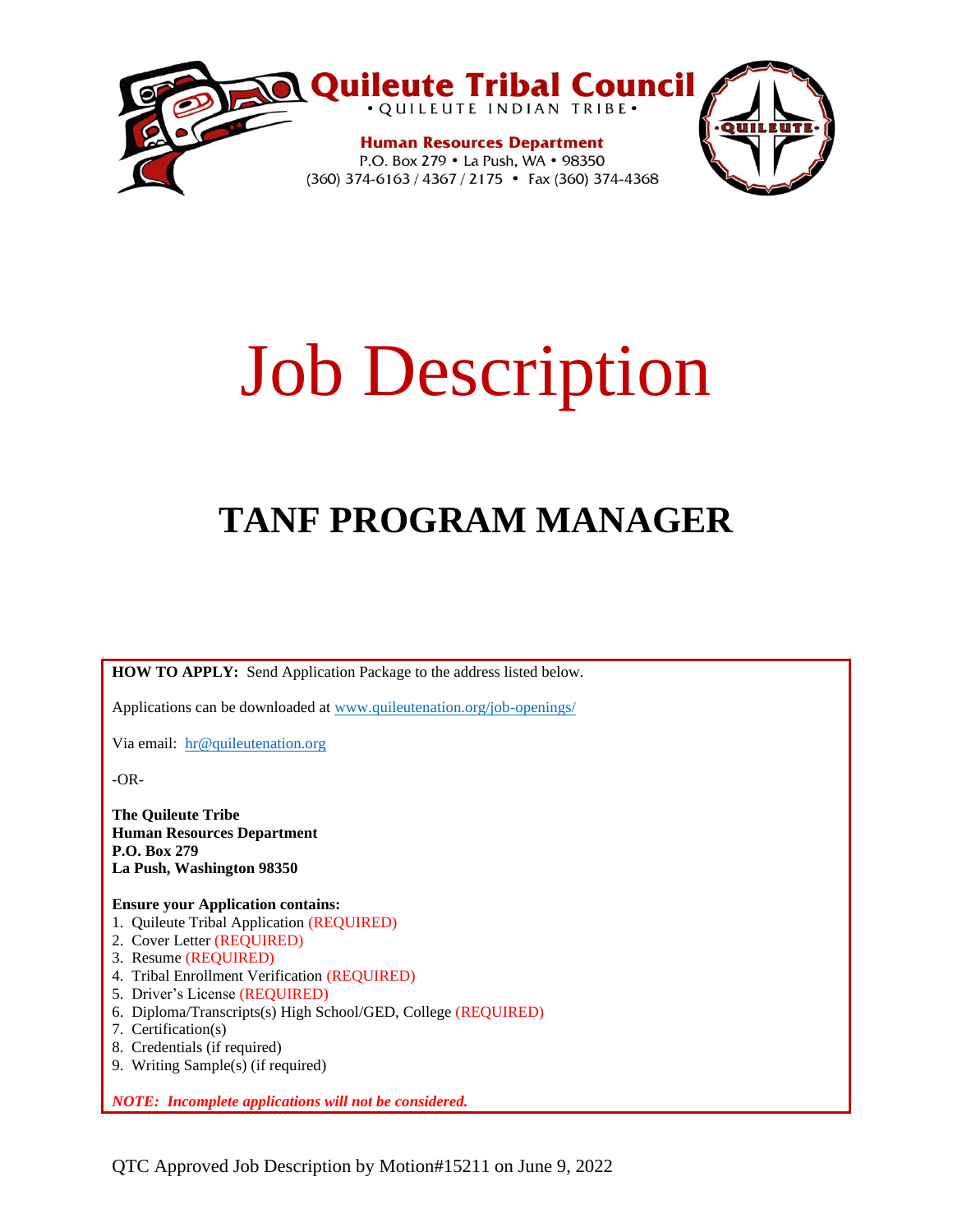| Position:   | <b>TANF Program Manager</b>  |
|-------------|------------------------------|
| Supervisor: | Human Services Director      |
| Location:   | <b>Human Services</b>        |
| Work Info:  | Full Time: 40 Hrs/Week (M-F) |
| Salary:     | DOO/E                        |

# **POSITION SUMMARY:**

Work cooperatively with the Quileute Human Services and General Manager to see that Tribal Assistance for Needy Families (TANF) benefits and services are delivered to eligible participants in the Quileute Service Area and remain in accordance with all Policies and Procedures and any regulations governing TANF, including 45 CFR Part 286 and OMB Circulars.

# **ESSENTIAL DUTIES AND RESPONSIBILITIES INCLUDE THE FOLLOWING:**

- Update plans and policies to ensure that program services comply with regulations and maximize program flexibility.
- Assist in the development, review and revision of program policy, procedures and the TANF Plan.
- Assist in the development and review of contracts, Memoranda of Understanding (MOU) and other related agreements.
- Maintain cooperative working relationship with all Quileute Human Service programs, other Tribal programs and State and Federal agencies.
- Attend 7.01 meetings, IPAC, and other workgroups, conferences, and meetings as necessary and appropriate.
- Complete and submit all State and Federal reporting in a timely manner.
- Maintain statistical data via Crystal Reports and TAS software to monitor, analyze and report on the progress and effectiveness of programs, services, and case management provided and make recommendations for methods and/or new services which could lead to performance improvements.
- Develop and schedule staff training as appropriate.
- Train staff on current and prospective State and federal regulations and agency policies, assuring its consistent, accurate and uniform interpretation and implementation.
- Supervision of TANF staff.
- Ability to develop and maintain program budgets and work plans.
- Prepare monthly reports for Quileute Department of Human Services Director.
- Work cooperatively in developing resources for training, basic skills and education needed by TANF client.
- Ability to assist with grant writing and development as identified and appropriate.
- Must adhere to the highest level of confidentiality.
- Other duties as assigned.

# **SKILLS, KNOWLEDGE AND ABILITIES**

QTC Approved Job Description by Motion#15211 on June 9, 2022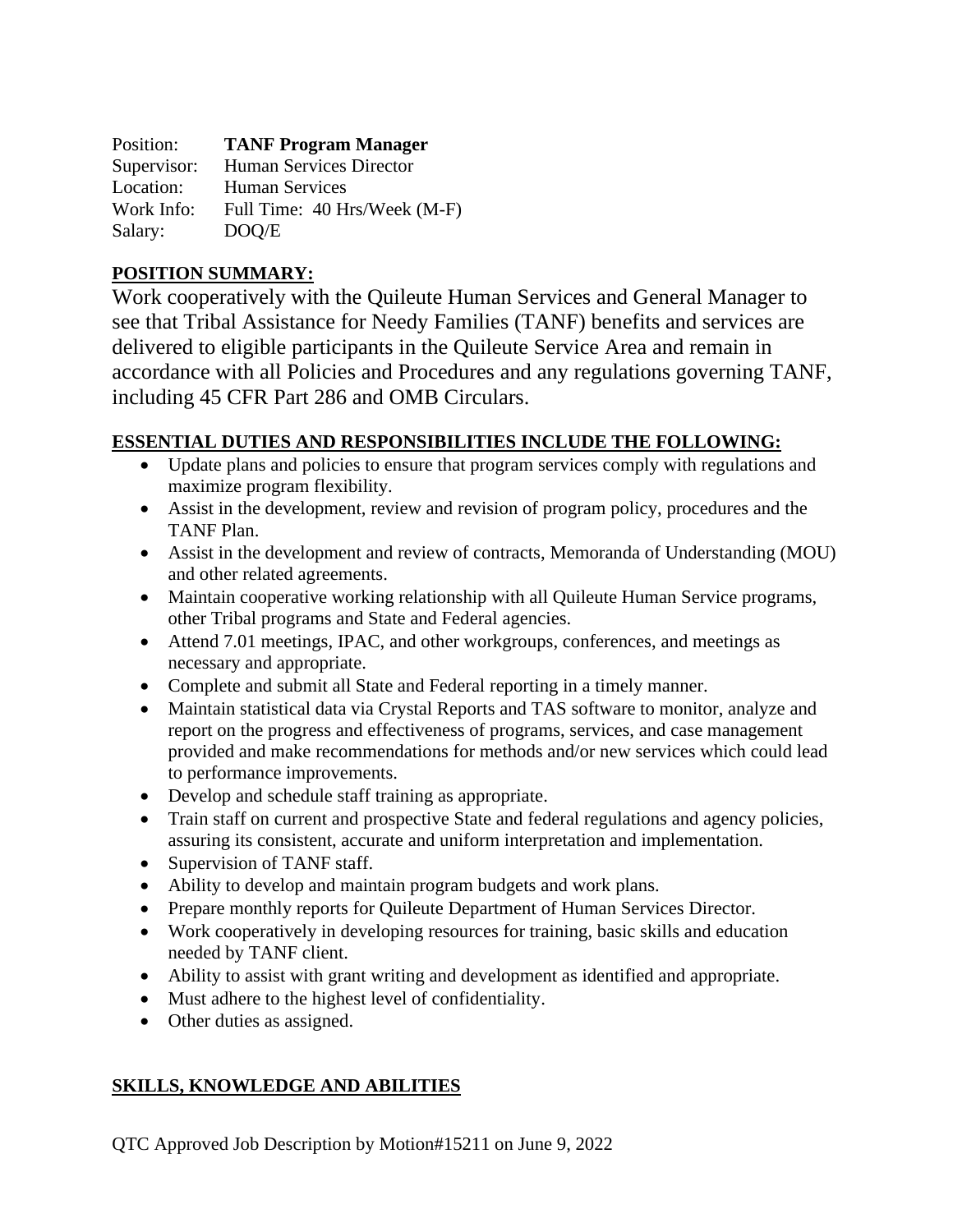- Must have excellent interpersonal skills and have ability to effectively communicate with employees, supervisors, managers, potential new hires and visitors,
- Must be able to work with all current software, i.e., Microsoft Word, Excel, purchasing software and employee tracking systems for preparation of memos and spreadsheets.
- Must have conflict resolution skills.
- Must have strong organizational and time management skills.
- Ability to plan, organize and initiate programs.
- Requires analytical planning, business writing, and presentation abilities.
- Must be people oriented and able to function in a team-based environment.
- Must be able to handle stressful situations.
- Must have the ability to read, analyze, and interpret documents and write routine reports and correspondence.
- Must be able to practice fair and good judgement.
- Must be able to perform each essential duty satisfactorily.
- Knowledge and experience of TANF regulations and guidelines.
- Experience with maintaining confidential records and files.
- Ability to respect and adhere to the most rigid and strict rules of confidentiality of information regarding the Tribe, other employees, and program clients.
- Must have excellent attention to detail.
- Good oral and written communication skills.
- Supervisory experience.
- Experience working in database systems and electronic purchasing systems, such as MICROIX, preferred

#### **WORK ENVIRONMENT:**

- Work is primarily conducted in an indoor office environment.
- Frequent disruptions.

## **PHYSICAL DEMANDS:**

- Position typically requires sitting at a desk for extended periods of time and use of a computer screen.
- Lifts and moves objects on occasion weighing up to 25 pounds.

#### **SUPERVISORY RESPONSIBILITY:**

- Carries out supervisory responsibilities of the TANF staff in accordance with the organization's policies and applicable laws. Responsibilities include interviewing, training employees, planning, assigning, and directing work, and evaluating performance.
- Supervision is provided to two or more TANF Caseworkers and other staff as programs are developed and other positions are created.

## **QUALIFICATIONS:**

#### **Required Qualifications:**

Associate degree and three years of experience working in a Tribal Social Services Program.